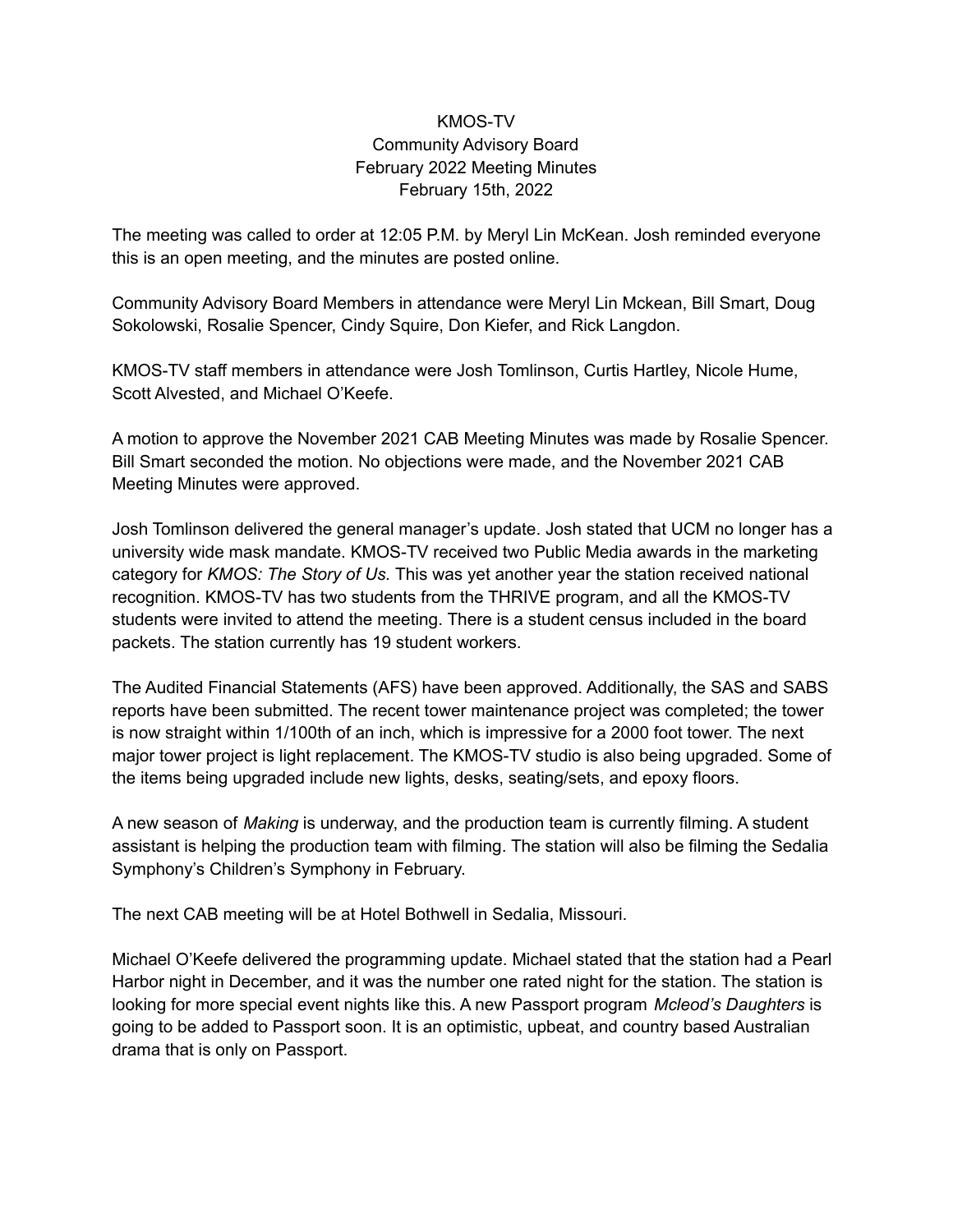Michael discussed a Ken Burn's documentary that will be airing April 4th and 5th. Michael also shared a programming/membership map with the board. He discussed the three types of streaming: live stream of 6.1, free video on demand, and Passport. Passport growth is occurring.

Nicole Hume delivered the strategic partnership update. Nicole hired a new student to help with membership tasks. All of the Passport and programming efforts have been increasing membership. Nicole then discussed all the different ways that donations can be made. There's been a trend toward members making more online contributions. The annual *COMO Gives* campaign had a goal of \$12,000, and the goal was met. Nicole stated that Pledge Events are coming up, including the March Pledge, a live pledge night on March 2nd, and various other pledge events.

Corporate support is going well and continuing to increase. There is a new contact with Cumulus Media. The station continues to work with True/False, Aarrow Rock Lyceum, Mule Skinner, and SIL.

The Children's Writers Contest is underway. The development team will be attending various events in the near future.

The meeting was then opened for board comments.

Cindy Squire commented that she has used the online giving program, and it is very user friendly.

Rick Langdon asked about potentially doing a spot about how easy it is to give online.

The next meeting will be May 17th at Hotel Bothwell in Sedalia, Missouri.

Meryl Lin was concerned about the lack of donations during the Pledge Drive she hosted in December. She wanted to hear why the station thinks that Pledge Events are still important.

Josh believes that there's no other way to replace the income we get from the Pledge Events, and the December Pledge Event was far from being a total loss.

Michael shared that the conversation on the importance and effectiveness of pledge drives is one that all PBS stations have been having for years.

Nicole shared that just a few years ago the online side of things was unknown, but now it is a major source of revenue for the station. Pledge is a critical piece of KMOS-TV's real world learning lab. Community engagement is also benefited, as groups like to be involved.

Meryl Lin shared some ideas that she saw other stations use.